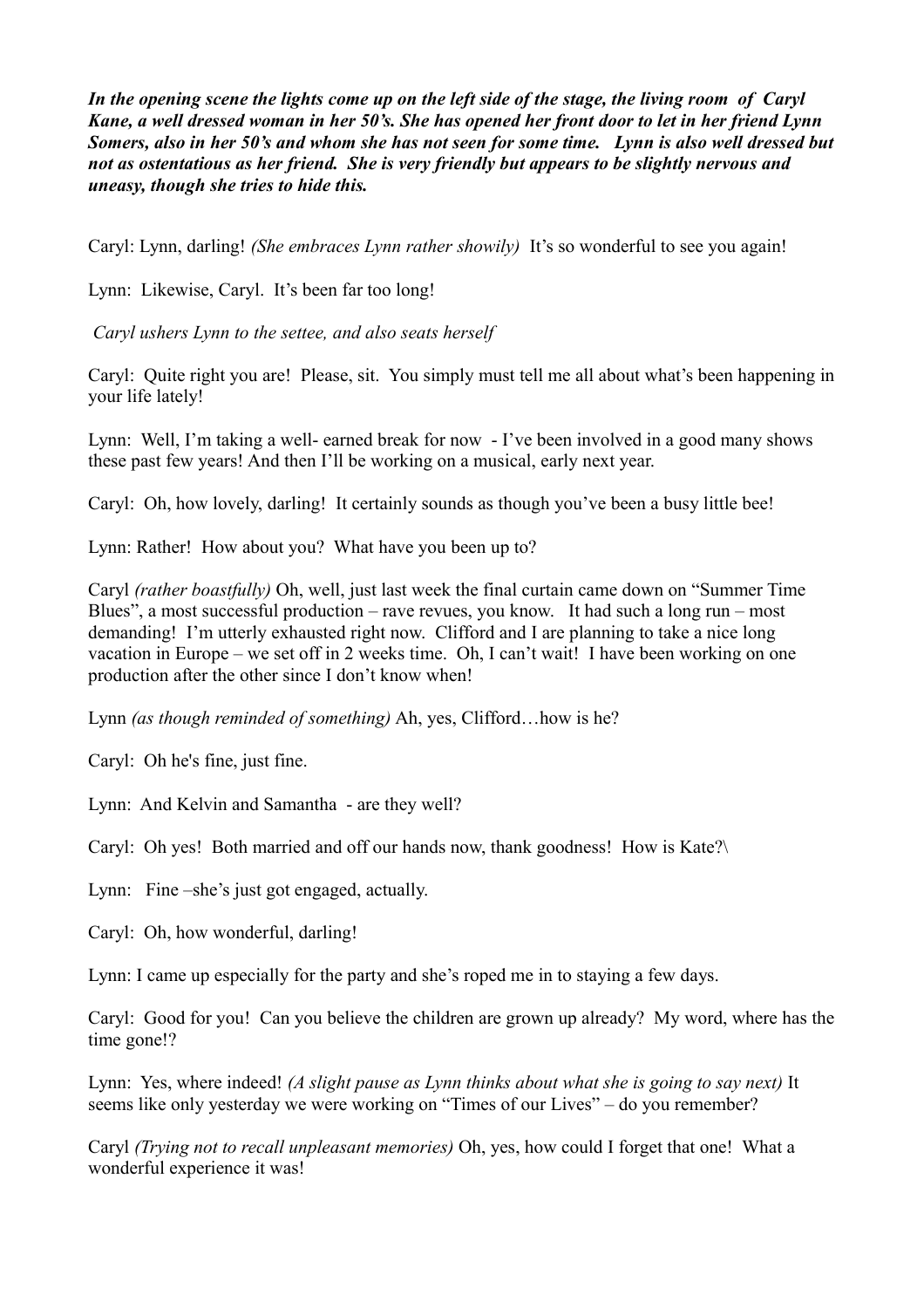Lynn: Very much so!(*Lynn cautiously speaks again)* Do you ever…think about it?

Caryl *(innocently)* Oh, now and then, but I'm far too busy to spend much time on productions of the past.

Lynn *(even more cautiously)* No, I mean– the murder.

Caryl: Oh, that! *(An awkward pause)* Well, it does cross my mind sometimes, I suppose.

Lynn: Don't you ever wonder who did it? I mean, it was rather strange that the police never found out, don't you think?

Caryl: I suppose it was, yes. Another one of those things in life, destined to remain a mystery.

Lynn: Poor Christine….such a waste of talent and beauty.

Caryl *(jumping up)* Poor Christine my foot!!

Lynn *(taken aback)*: What?

Caryl: She was nothing but a low down, two-faced cheat who got exactly what she deserved!

Lynn: Caryl! Shame on you! How can you say that? I thought you two were friends!

Caryl: Friends! Pah! She never knew the meaning of the word! I thought she was my friend, and for a while, we were actually quite close. We even made a pact, in the beginning *(she thinks back over the years as the lights fade to blackout on the left side and the right side lights come up. It is 30 years ago. Caryl and Christine are in Christine's dressing room)*

Christine: I am so very happy right now! Everything's going so incredibly well, I can hardly believe it! *(She looks at Caryl)* And you, dear Caryl are my best friend in the whole world!

Caryl *(smiling)*: Thank you Christine, and you are mine.

Christine: The two of us are going to go very far – all the way to the top! I can feel it! And then, in say, 30 years time, when we look back, we will see a glittering path of continual success and glory! What wonderful stories we will have, to tell our grandchildren one day! *(She suddenly looks at Caryl then takes her hand)*Oh Caryl, promise me we will always be friends! Let's make a pact, right now!

Caryl: Okay, let's!

*They join hands*

Christine: As our hands are joined, may we stay united in friendship forever!

Caryl: Yes, for all eternity!

The lights dim to blackout on the right side of the stage and come up on the left side again, to Caryl and Lynn in Caryl's living room, in the present time.

Caryl: Stay united in friendship, she said, but all the time she was betraying me.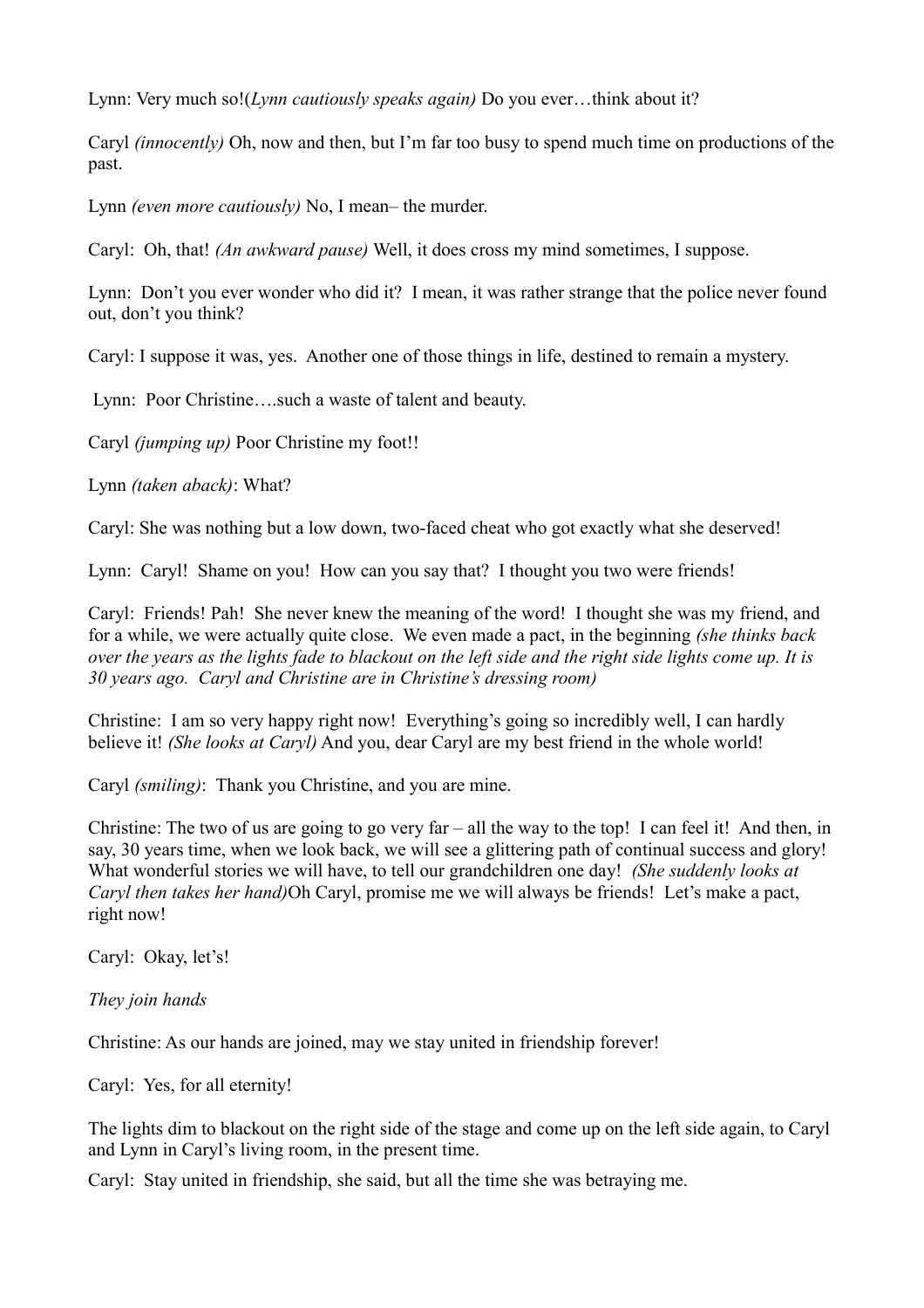Lynn: Oh? How so?

 Caryl: First, she managed somehow, to take the lead role from me. Oh, she pleaded innocence, said it had nothing to do with her, that it had been the director's decision that the two of us swap roles - probably slept with him for that no doubt! She was so convincing that I actually believed her. She even asked me if I would help her with some of her lines and silly, naïve me obliged. Imagine, helping her with a role that she stole from me! How young and stupid I was!

Lynn *(pondering)* I…I didn't realise things went so bad between you – back then.

Caryl: And that's not all! Evidently, the lead role wasn't enough for her – she also tried to get her clutches into Clifford!

Lynn: Some friend!

Caryl *(reminiscing)*: I'd say! *(Then vehemently)* She wanted it all you see, even if it meant trampling on good friends to get there.

Lynn *(spurring Caryl on)* That must have hurt you terribly. I can well see why you might've…

Caryl *(Alarmed,cutting her off )* Lynn! What are you saying?

Lynn *(Choking)*: Nothing!*(Pause)* It's just…let's just say, if one of my friends had treated me the way Christine treated you, I might've been tempted to...

Caryl: Well I didn't. But my heartiest congratulations to whoever did!

Lynn: Caryl! What a wicked thing to say! You can't mean that!

Caryl: I most certainly do! She brought the consequences of her evil actions upon herself! *(Pause)*

Caryl: I will never forget the day I went to Christine's dressing room to run through some lines with her, as usual. I was a little early and burst dramatically through the door, as always – it was a joke between myself and Christine to burst into each other's dressing rooms uttering a dramatic phrase, in jest - and there they were, Clifford and Christine, all over each other!

(The lights go down on the left half of the stage and come up on the right side, the theatrical dressing room, 30 years earlier. A young man (Clifford Dunn) is sitting on a chair with a young woman(Christine) on his lap. They are kissing. Caryl enters dramatically, but funnily upstage left, script in hand.)

 Caryl: Stand to attention for her majesty the…(she stops and stares at the two people on the chair, one of which is her boyfriend. The couple quickly break apart, Christine jumping up first and moving away, then Clifford rises hastily, coming face to face with Caryl)

Clifford: Caryl! I was…

Caryl: Don't even try to explain! I'm not blind!

Christine: Caryl, I'm so sorry! I…

Caryl: Shut up!